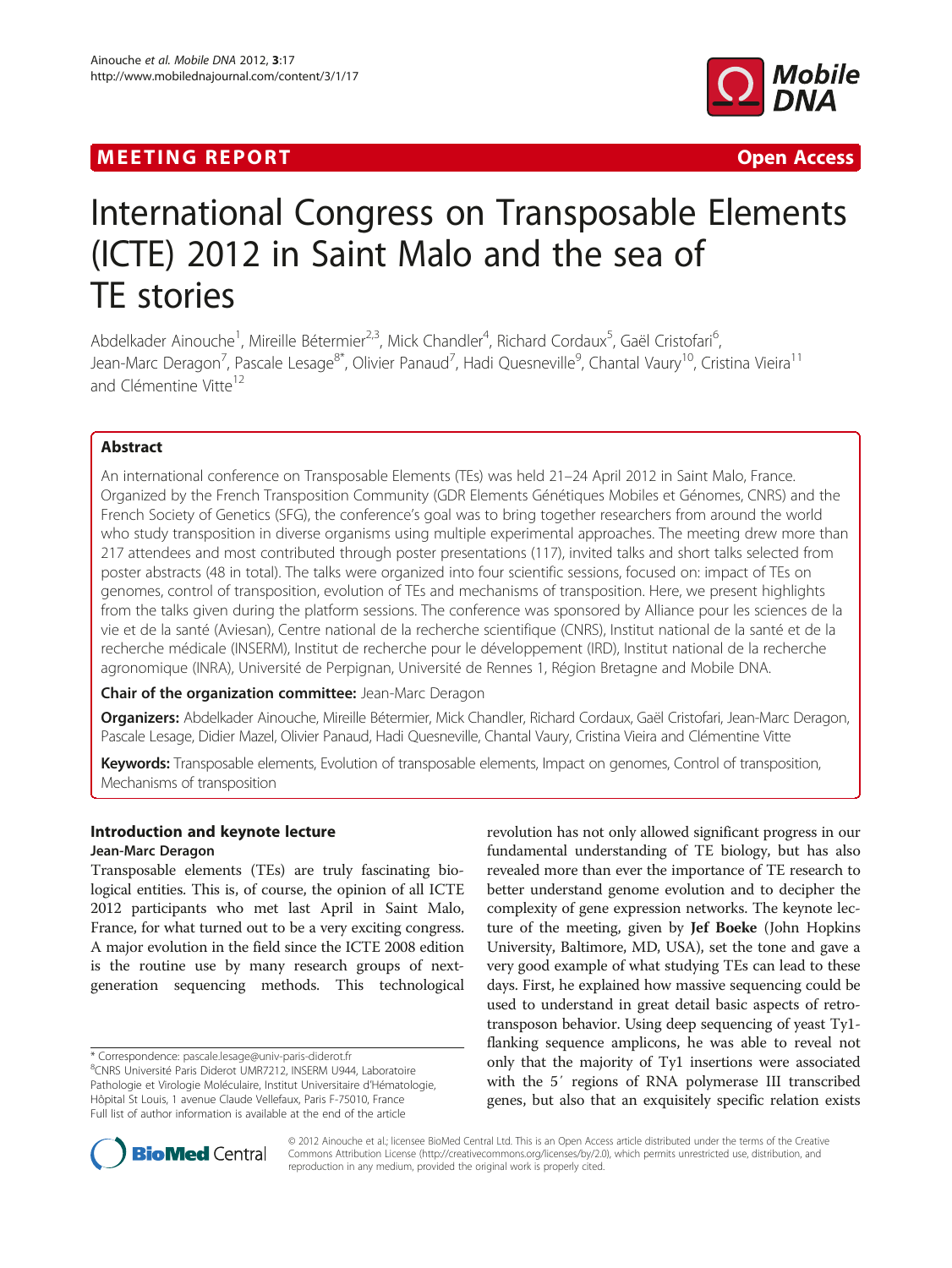between Ty1 insertion sites and nucleosomal DNA segments at specific positions on the nucleosome lateral surface. The use of massive sequencing technologies was essential to observe this specific relation and led to the conclusion that a dynamic process such as nucleosome remodeling is likely involved in Ty1 integration. Next, he illustrated the power of deep sequencing to carry out screens of human genomes for retrotransposon insertion polymorphisms (RIPs) and found that frequencies of individual presence/absence alleles vary dramatically and could be used to characterize specific human populations. Finally, he argued that understanding TEs is essential to generate a completely synthetic yeast genome lacking all destabilizing elements. In the long term, yeasts containing such a synthetic genome could be used to evaluate the impact on genome evolution and fitness of reintroducing different types of TEs. Genome-wide approaches have been enthusiastically adopted by many participants and adapted to study the impact of TEs on genome and gene expression to better understand the control of TEs, their evolution and their mechanism of transposition.

## Session 1: Impact on genomes

#### Olivier Panaud, Hadi Quesneville, Clémentine Vitte

Genome-wide TEs analysis in plants and animals shows that TEs are a major and extremely active component of eukaryotic genomes, constituting up to 90% of the nuclear DNA in some species (for example bread wheat). Their insertion and deletion activities are affected by factors such as chromatin structure, recombination rate, and gene density. Henry Levin (National Institutes of Health, Bethesda, MD, USA) described a novel approach to identify the function of eukaryotic genes based upon dense maps of transposon integration. As a proof of concept, he generated a large library of transposon Hermes insertions in Schizosaccharomyces pombe. Cells with insertions in genes important for growth become depleted in the culture. Deep sequencing of insertion sites reveals which insertions cannot be tolerated under a specific growth condition, determining which genes are required for cells to grow in defined medium.

TEs contribute to genomic variation between individuals in populations. In human, while most retroelements are remnants of ancient transposition events and are no longer capable of active retrotransposition, a fraction remains active and contributes to variation between individuals. These elements belong almost exclusively to the Alu, LINE-1 (L1), and SVA families of non-long terminal repeat (LTR) retrotransposons. The 1000 genome project, the goal of which is to provide a comprehensive resource on human genetic variation through sequencing genomes from different populations, offered Mark Batzer (Louisiana State University, Baton Rouge, LA, USA) the opportunity to analyze polymorphisms related

to these three active elements. This revealed 7,380 polymorphic mobile element insertions. Experimental validation showed that while the small Alu1 element (300 bp) has a low false detection rate (5%), a higher error rate is found for the several kilobase long L1 and SVA elements (31% and 25%, respectively), a feature that may be due to the use of short reads and low genome coverage. Characterization of mobile subfamilies through analysis of target site duplication length distributions revealed that the AluYa5 subfamily accounts for the vast majority of Alu variation and is therefore the main driver of human Alu insertion.

The growth of genomic data made available by nextgeneration sequencing (NGS) technologies has opened new perspectives for studying TE evolutionary dynamics across many lineages through comparative studies. This necessitates robust methods for TE identification and most importantly their classification from sequenced genomes. Moaine Elbaidouri (Laboratoire Génome et Développement des Plantes, Perpignan, France) developed a new bioinformatic procedure for mining and clustering of LTR retrotransposons that allows comprehensive comparative genome-wide study of the impact of retrotransposition on genome structure in the plant kingdom. Regardless of the size of the plant genome, only a few families have undergone recent transposition. Moreover, difference in genome size is correlated with the extent of the burst of the most recent active families. This also suggests that most ancient TE insertions have been eliminated, confirming that differentiation of the non-genic compartment of plant genomes occurs through a very fast turnover of TE-related sequences.

Philippe Glaser (Institut Pasteur, Paris, France) introduced an original transposition mechanism observed in Streptococcus insertion sequence (IS) TEs. After excision, the TE circles are infectious as they can be transmitted from one cell to another during conjugation. Interestingly, the integration is specifically targeted into the promoter region of genes, limiting the impact of this TE on the genome.

Aurélien Doucet (laboratory of John Moran, University of Michigan Medical School, Ann Arbor, MI, USA) discussed about the identification of an unconventional mechanism for the human LINE-1 ORF2 translation. Using biochemical and cellular approaches as well as the L1 retrotransposition assay, developed in the laboratory of John Moran, he described the translation of ORF2, located downstream of ORF1 in the L1 bicistronic transcript, likely occurring by termination/re-initiation. This mechanism seems specific to the bicistronic context. Deletion of the inter-ORF spacer or substitution of the first ORF still lead to ORF2p expression; indicating that there is likely no specific sequence upstream of ORF2 to allow its translation.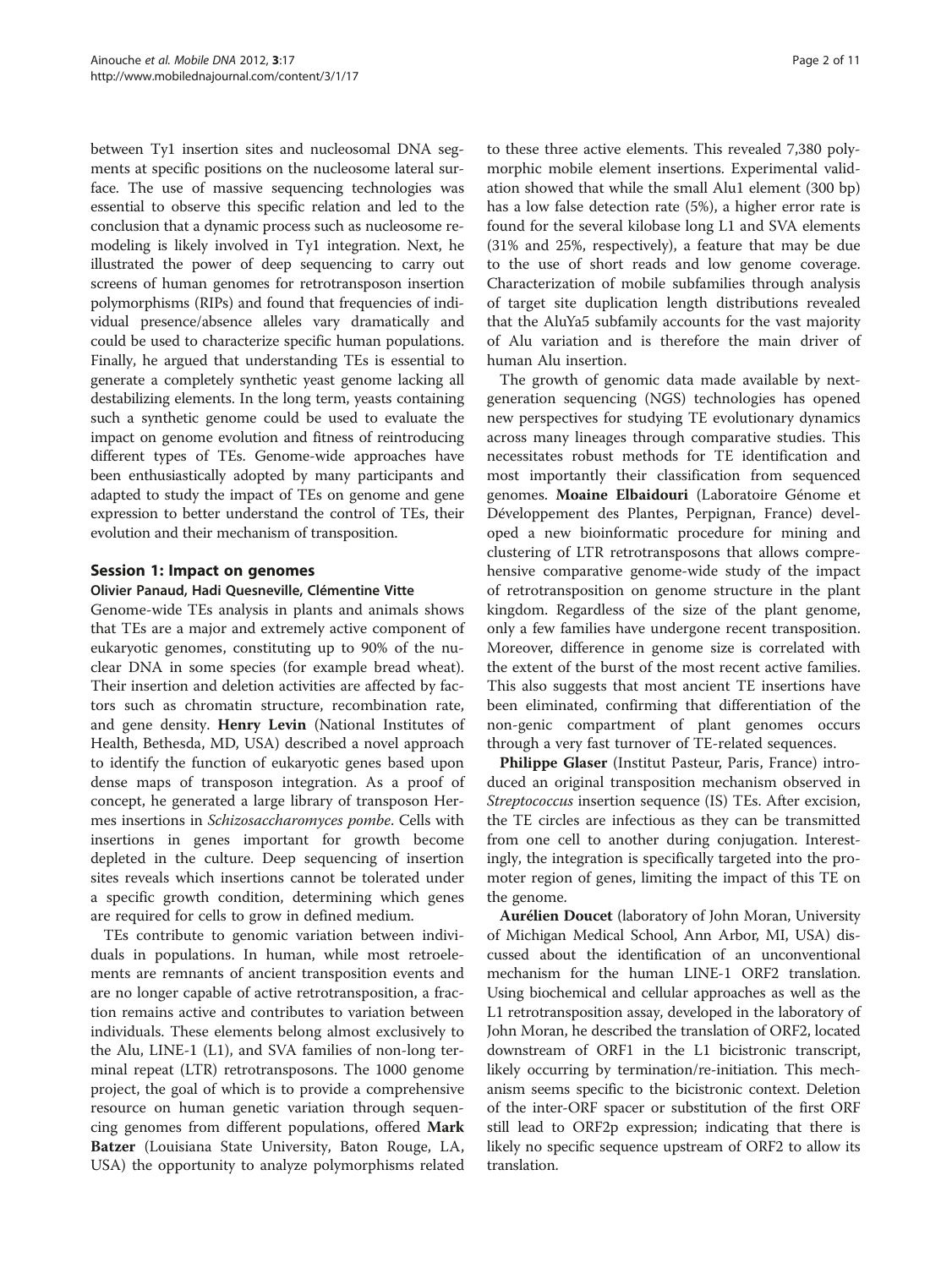TEs are also responsible for a large proportion of visible mutations and possibly a substantial proportion of advantageous mutations. Many TEs are located within or near genes and have been shown to play important roles in gene regulation and function. Helen Rowe (laboratory of Didier Trono, Ecole Polytechnique Fédérale de Lausanne, Lausanne, Switzerland) showed that endogenous retroviruses (ERVs) are transcriptional landmines whose KAP1-mediated control is essential to preserve transcriptional networks at the heart of embryonic stem (ES) cell pluripotency. Regulation of retroelements is, therefore, critical not just to prevent retrotransposition, but more broadly to safeguard the timely activation of genes through development.

Matthias Zytnicki (laboratory of Hadi Quesneville, INRA, Versailles, France) noted that for some TE families, small regions that seem to be over-represented in the genome might contain putative transcription start sites (TSSs). This could imply that some specific TE fragments may have been positively selected by the host genome. He showed that active transposable copies influence host gene transcription and that TSSs of TEs have been exaptated to provide new gene structures.

As advantageous mutations, TEs have been involved in the domestication of several crop species. Eugenio Butelli (Norwich Research Park, Norwich, UK) gave a spectacular example of the impact of LTR retrotransposons in the occurrence of blood oranges. Following characterization of the ruby gene - which encodes the conserved domain of the Myb regulators of anthocyanin biosynthesis - from the Sicilian Moro blood orange, the authors found that this gene is expressed in the fruit of several blood oranges but not in that of the common blond oranges. The difference in expression was shown to be driven by insertion of a copia-like LTR retrotransposon in the  $5'$  untranslated region (UTR) of the gene of the blood orange. The  $3'$  LTR of the retrotransposon contributes a transcription initiation site that is not present in blond oranges. This creates a chimeric LTR/ gene transcript, which leads to gene expression. Interestingly, both complete element and solo LTR forms of the element, which are found in different Sicilian blood orange varieties, can induce gene expression. Finally, analysis of ruby in an ancient Chinese blood orange variety of non-Sicilian origin revealed the insertion of a different LTR retrotransposon in its  $5'$  UTR. This insertion is in inverse orientation and the retrotransposon does not bring a transcription start site through its LTR. The observation of two independent LTR retrotransposon insertions inducing the expression of the *ruby* gene through different mechanisms is particularly striking.

TEs are also clearly involved in building host gene regulation. Through a chromatin immunoprecipitation followed by massive DNA sequencing (ChIP-seq) approach, Guillaume Bourque (McGill University and Genome Quebec Innovation Center, Montreal, QC, Canada) showed that, in mammals, some repeats have a strong association with transcription factors. To investigate the presence of TE-based transcriptional regulatory networks, the authors analyzed whether TE-embedded sites are associated with genes regulated by the protein, which are binding these sites. Through a simultaneous analysis of protein occupancy and expression data, they revealed that different TE families have contributed to a significant fraction of binding sites in both human and mouse. Although orthologous genes had the same regulation pattern in both human and mouse, the type of involved binding sites were different, revealing that TEs have contributed in rewiring gene expression network in mammals.

Beyond being potential mutagenic agents, TEs are sometimes co-opted for functional roles in eukaryotic genomes. Recent results indicate their central role in epigenetic control of gene expression. In the mouse, retrotransposons are often located in repressed regions and are thought to induce heterochromatin formation and its spread. However, direct evidence for TE-induced local heterochromatin in mammals is surprisingly scarce. To examine this phenomenon, Rita Rebollo (laboratory of Dixie Mager, British Columbia Cancer Agency, Vancouver, BC, Canada) analyzed insertionally polymorphic sites for three retrotransposons (IAP, ETn/MusD, and LINE) at specific loci in two mouse embryonic stem cell lines and investigated the chromatin state around the full and empty sites using ChIP-seq analysis. While IAP elements induce H3K9me3 heterochromatic marks in flanking genomic DNA, such heterochromatin is not induced by LINEs and only by a minority of polymorphic ETn/MusD copies. Only one case of transcriptional silencing via IAP-induced heterochromatin was identified. DNA methylation analysis showed no difference between full and empty sites for IAP, but revealed that MusD induces DNA methylation at short distances (within 1.5 kb). On the other hand, when the two LTRs of a given element are compared, the LTR located the closest to the gene is not methylated, whereas the other is, suggesting that genes can also influence MusD methylation. While influence can be seen in both directions (retrotransposon to gene or gene to retrotransposon), many cases of equilibrium exist. The role of insulator protein is proposed as a wall to prevent spreading between genes and retrotransposons.

Prescott Deininger (Tulane University, New Orleans, LA, USA) created a novel cassette-based recombination assay system allowing evaluation of a broad range of potential Alu-related sequence factors. Replacing one of the Alu elements with sequences having different percentage and distribution of mismatches demonstrates a strong dependence on sequence identity, as well as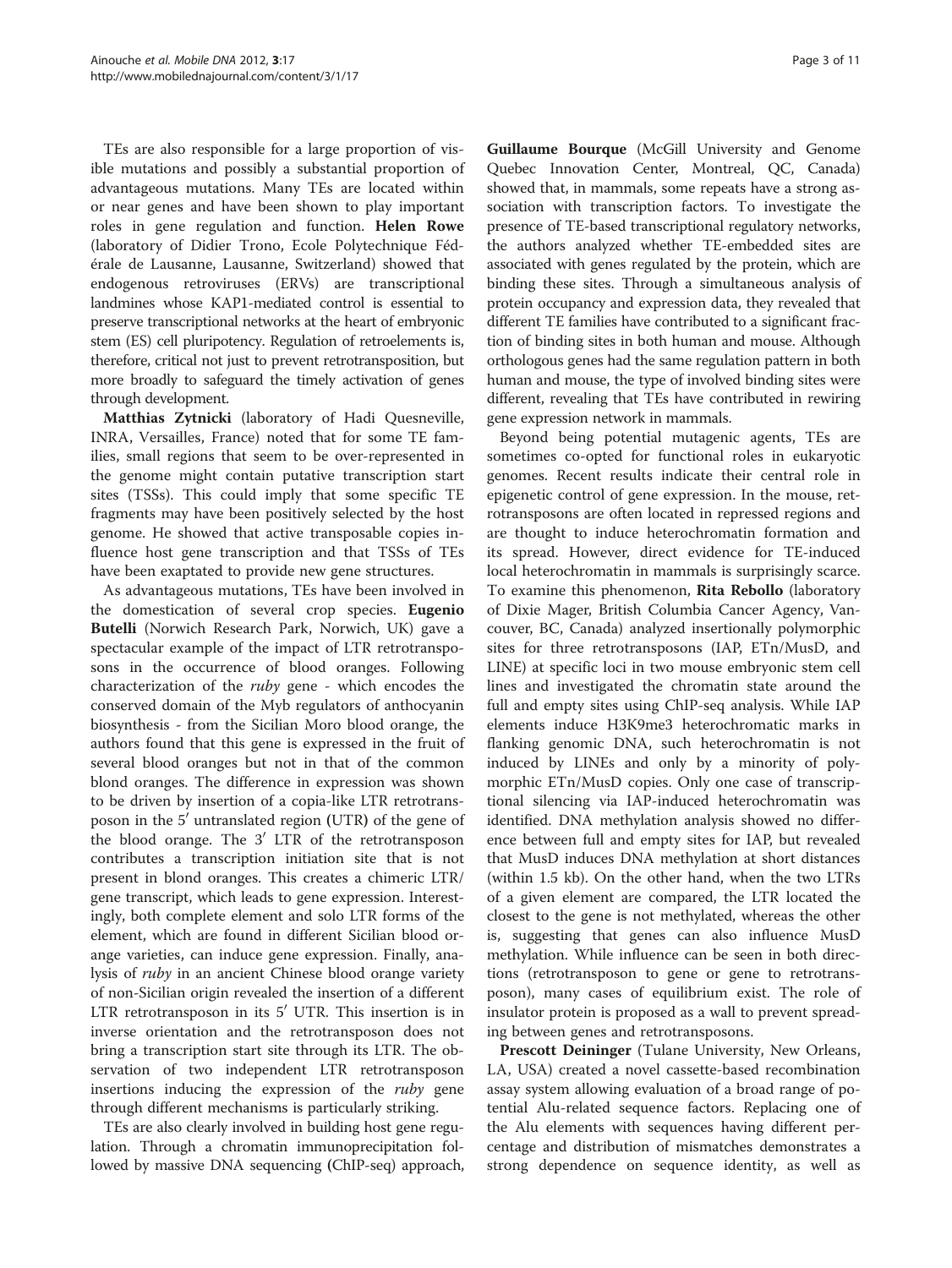distribution. With perfectly matched Alu elements, the system detects only Alu/Alu non-allelic homologous recombination (NAHR) events. However, as mismatch is increased, deletions caused by non-homologous end joining (NHEJ) become dominant. Surprisingly, at moderate levels of mismatch, both NAHR and NHEJ recombination are suppressed, suggesting a complicated local interference between DNA repair pathways.

# Session 2: Control of transposition

## Pascale Lesage and Chantal Vaury

TEs are tightly regulated to prevent potential damage they might cause to the host genome if their activity is too high. A variety of regulatory systems has been selected by the cell to counteract the mutagenic effects of TEs. A given TE uses a set of mechanisms to control its activity at several levels. These may vary in detail, even between TEs that are phylogenetically related or between different tissues within an organism. Control of transposition activity can involve autoregulatory circuits or interactions with cellular factors. It can occur at different stages of transposition such as transcription, translation, transport, intracellular formation of nucleoprotein structures and efficiency/selectivity of their integration into the cell genome. TE activity can also be silenced by different epigenetic regulation mechanisms: at the transcriptional level via DNA methylation and/or histone modifications, and/or at post-transcriptional level via small RNAs. The talks in the 'Control of transposition' session revealed the ever-expanding diversity of mechanisms that control transposition activity. Each talk focused on different TE models (ranging from LTR and non-LTR retrotransposons to DNA transposons) and in several organisms (yeast, Drosophila, mouse, human).

The transcription of the Ty1 LTR retrotransposon of Saccharomyces cerevisiae is activated by environmental stresses through host-cell signaling pathways and produces Ty1 sense and antisense RNAs. Pascale Lesage (CNRS, INSERM, Institut Universitaire d'Hématologie, Paris, France) reported that Ty1 transcription increases in response to a severe deficiency in intracellular ATP and ADP levels. The Tye7 transcription factor originally identified as an activator of Ty1-adjacent gene transcription, is induced in response to ATP/ADP depletion, inhibits Ty1 antisense transcription and activates Ty1 mRNA transcription. Tye7 probably represses Ty1 antisense RNA synthesis, directly. These findings highlight a new level of control of Ty1 mobility by environmental stress conditions, since Ty1 antisense RNAs play an important role in regulating Ty1 at both the transcriptional and post-transcriptional stages.

LTR retrotransposon RNA within virus-like particles (VLPs) serves as the genome, as the template for translation of Gag and Pol proteins, and for reverse transcription.

An important issue concerns the partition of RNA among these three functions. Joan Curcio (Wadsworth Center, Albany, NY, USA) described the use of selective 2'-hydroxyl acylation analyzed by primer extension (SHAPE) analysis to resolve the secondary structure of *in vitro-*transcribed Ty1 RNA (nucleotide 1–380) that is necessary for packaging and initiation of translation and reverse transcription. This structure predicts the existence of a pseudoknot separating the RNA into two well-organized domains. Mutational analysis suggests that the pseudoknot is a determinant of Ty1 RNA packaging and retrotransposition, which may delineate functional as well as structural domains in Ty1 RNA. J. Curcio also characterized several cellular factors required for the formation of retrosomes, microscopically distinct foci where retrotransposonencoded RNA and proteins localize, inside the yeast cell. Although these cofactors are not necessary for Ty1 RNA and Gag protein expression or VLP formation, Ty1 cDNA is strongly reduced in their absence, suggesting that retrosome formation may be a required step in the production of replication-competent VLPs.

The L1 non-LTR retrotransposon is the most abundant and active mobile element in the human genome. About 34% of the human genome is a consequence of L1 element activity. Moreover, L1 has been shown to cause genetic disorders and tumorigenic diseases by local genomic destabilization. Two talks focused on how mammalian cells have adopted several strategies to restrict L1 mobility and potentially deleterious consequences of its uncontrolled retrotransposition. L1 replication by target-primed reverse transcription of its RNA generates a 3' flap intermediate at the insertion site, resulting from the elongation of the L1 cDNA. Geraldine Servant (laboratory of Prescott Deininger, Tulane University, New Orleans, LA, USA) showed that the DNA-repair endonuclease complex ERCC1-XPF, which specifically recognizes and cleaves  $3'$ flap structures, and core proteins of the nucleotide excision repair (NER) pathway, such as the XPD helicase and the lesion-binding protein, XPC, limit L1 retrotransposition. One hypothesis is that the NER pathway recognizes an L1 insertion intermediate as damage, disturbing the helical structure of the DNA, and recruits ERCC1-XPF to inhibit subsequent insertion. These data point to a new function for NER in the maintenance of the human genome integrity by controlling L1 proliferation.

Human APOBEC3 (A3-A to A3-G) cytidine deaminase proteins also contribute to intracellular defense against retroelements and inhibit L1 retrotransposition. However, genomic L1 retrotransposition events that occurred in the presence of L1-inhibiting A3 proteins are devoid of expected G-to-A hypermutations in L1 DNA, suggesting a deaminase-independent mechanism that restricts L1. Gerald Schumann (Paul-Ehrlich-Institut, Langen, Germany) showed that A3C-mediated L1 restriction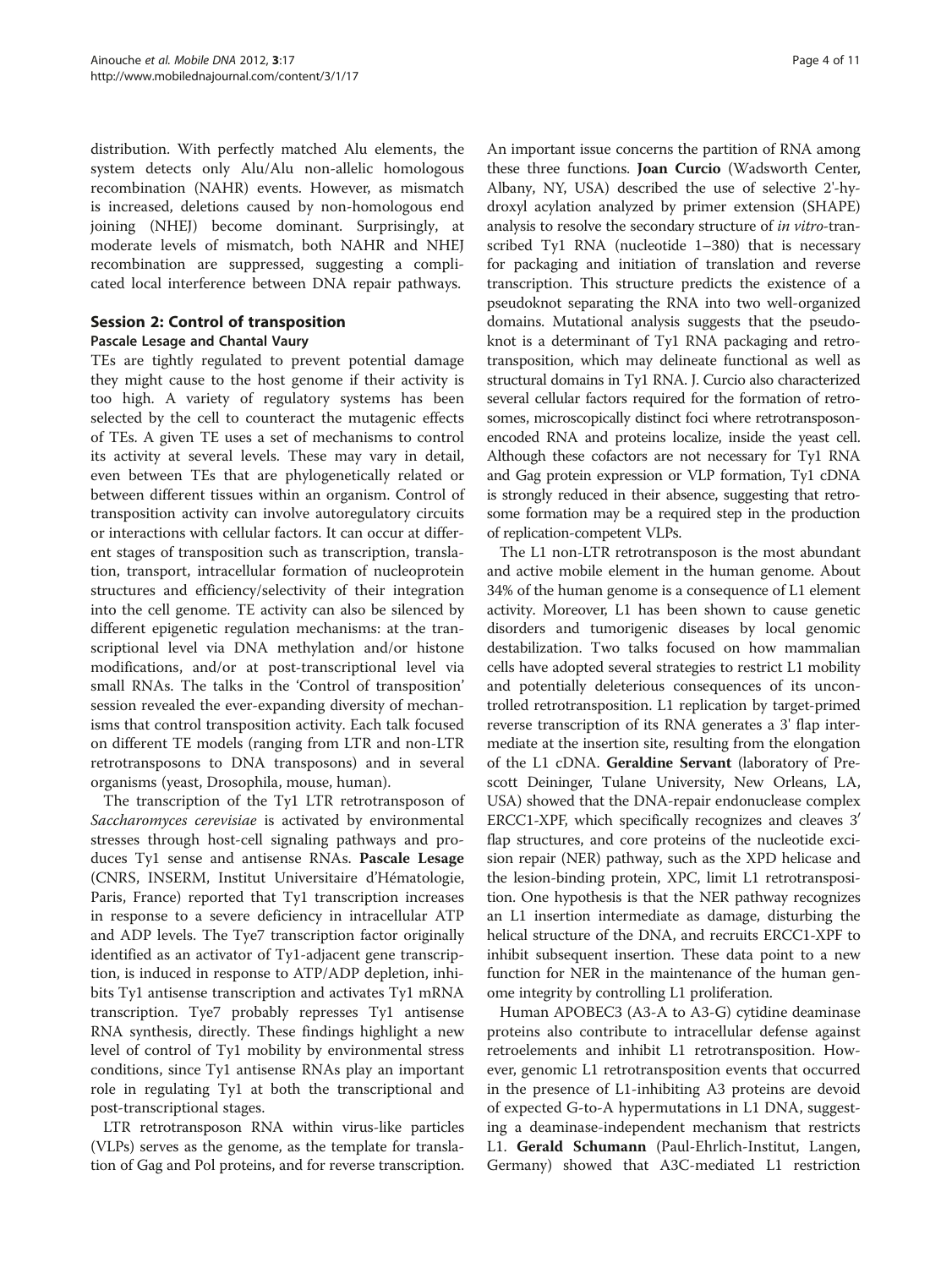requires both an intact dimerization site and a functional RNA-binding pocket domain of the protein. He found that L1 ORF1p and A3C are located in the same fraction after density gradient centrifugation of L1 ribonucleoprotein particles (RNPs). Co-immunoprecipitation experiments confirmed a direct interaction of L1 ORF1p and A3C. L1 element amplification protocol (LEAP) assays using L1 RNPs from HeLa cells indicated that overexpression of A3C reduces the L1 reverse transcription rate by approximately 50%, consistent with the observed inhibition of L1 retrotransposition by 40 to 60%. He proposed that A3C-mediated L1 restriction occurs via a cytidine deaminase-independent mechanism, based on an L1 mRNA-bridged interaction with L1 ORF1p, which inhibits the processivity of L1 reverse transcriptase (RT).

Retrogenes arise by L1-mediated retrotransposition of genomic DNA and are potentially imprinted (that is, expressed from only one of the two parental alleles, as a consequence of differential DNA methylation of the two alleles). Mike Cowley (laboratory of Rebecca Oakey, King's College, London, UK) reported how imprinted retrogenes located within introns can control the choice of host-genes mRNA polyadenylation (poly(A)) sites. Transcription of the expressed retrogene correlates with host gene transcripts using poly(A) sites upstream of the retrogene insertion, whereas the silenced retrogene allele is associated with the use of downstream poly(A) sites. He proposed that intronic imprinted retrogenes might inflict alternative poly(A) sites on the host gene, possibly through a transcriptional interference mechanism, which may impact on the protein-coding capacity of the host gene. These intronic retrogenes also provide some of the first experimental examples of epigenetic marks influencing alternative polyadenylation.

Finally, Constance Ciaudo (laboratory of Olivier Voinnet, Ecole polytechnique fédérale de Zürich ETH-Z, Zürich, Switzerland) reported that L1 elements are regulated during mouse ES cell differentiation. L1 elements are strongly upregulated in RNA interference (RNAi) mutants at both mRNA and protein levels, and their copy number increases in Dicer mutants indicating an active retrotransposition. She demonstrated that Dicer is involved in regulation of L1 promoter activity. Using deep sequencing approaches, she reported the identification of small RNAs derived from young active L1 elements. These small RNAs are produced via RNA degradation pathways and are loaded into Argonaute complexes. She proposes that these small RNAs could be primal RNA involved in the epigenetic regulation of L1 elements.

Over the last decade, mechanisms of epigenetic regulation controlling TE activity have been extensively analyzed with numerous models species. Three talks focused on the silencing exerted on TEs in the germ line

of Drosophila melanogaster, its differences with somatic lineages and its potential impact in the progeny.

Yikang S. Rong (National Cancer Institute, Bethesda, MD, USA) reported that Drosophila telomeric retroposons are an excellent system to study interactions between host and TEs. When analyzing their targeting to chromosome ends, he showed that these elements are under multiple modes of host regulation: in the germline, expression from the elements is suppressed by Piwi-interacting RNAs involved in the so-called piRNA pathway while in the soma, cell cycle-specific regulation limits their expression to a narrow window of the Sphase. Furthermore, the retrotransposon machinery forms large spherical structures encapsulating multiple chromosome ends suggesting an important role in telomere maintenance for the host.

Kirsten-Andre Senti (laboratory of Julius Brennecke, Institute of Molecular Biotechnology IMBA, Vienna, Austria) used tissue-specific RNAi to separately and specifically knockdown several piRNA pathway components in the Drosophila soma and germline. RNA sequencing (RNA seq) was then performed from ovary samples and from early embryos. This systematic analysis showed that the Drosophila piRNA pathway prevents access of TEs to the next generation, provides an annotation of the active elements repressed by the piRNA pathway, and will serve as a starting point to understand the complexity of the piRNA pathway at the transition between the female gonad and the next generation.

Although the piRNA pathway protects Drosophila against the deleterious effect of TE in the germline, Emilie Brasset (laboratory of Chantal Vaury, laboratoire de Génétique, Reproduction et Développement GReD, Clermont-Ferrand, France) reported the identification of a small window during cyst mitosis in the ovary, when Piwi expression is impaired. In these germinal cells, piRNA silencing is less efficient, offering a short period during which TEs can escape from host restraint and expand.

A paramutation is an interaction between two alleles of a locus, through which one allele induces a heritable modification of the other allele without modifying the DNA sequence. The group of Stéphane Ronsseray (University Pierre et Marie Curie, Paris, France), in collaboration with the group of Christophe Antoniewski (University Pierre et Marie Curie, Paris, France), reported a case of stable paramutation, which takes place in the Drosophila female germline. This paramutation was discovered using a homology-dependent silencing induced by P-element-derived transgenes and provides a genetic model for transgenerational repression of TEs.

In plants, the RNA-directed DNA methylation (RdDM) pathway triggers DNA methylation and gene silencing at repeated loci by 24-nt small interfering RNAs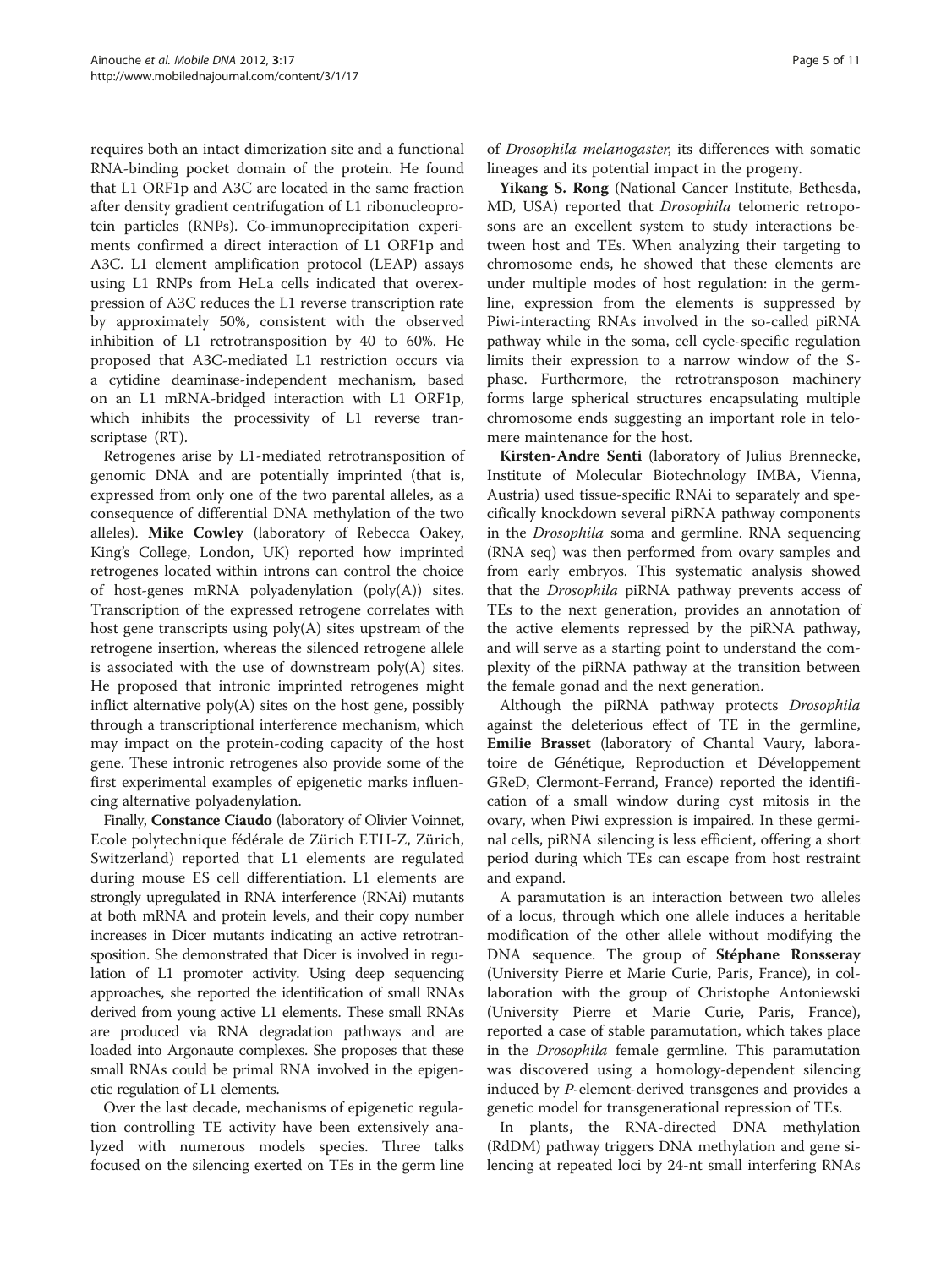(siRNAs). Thierry Lagrange (Laboratoire Génome et Développement des Plantes, Perpignan, France) reported that ARGONAUTE4 binds 24-nt siRNAs and interacts with several RdDM components through evolutionarily conserved GW-rich motifs, called AGO hooks. Functional analysis of NERD, a novel AGO hook protein, demonstrated that Arabidopsis harbors a second siRNAdependent DNA methylation pathway that targets a subset of loci, including non-annotated intergenic regions and TEs. The NERD pathway differs from RdDM by relying on 21-nt siRNAs and silencing-related factors so far implicated in post-transcriptional gene silencing (PTGS), including RNA-dependent RNA polymerase1/6 and ARGONAUTE2. Their results uncover a conserved chromatin-based RNA silencing pathway encompassing both PTGS and transcriptional gene silencing (TGS) components in plants that targets transposable elements.

# Session 3: Evolution of transposable elements Abdelkader Ainouche, Richard Cordaux, Cristina Vieira

TE evolution is strongly coupled to evolution of their host genomes. The session 'Evolution of transposable elements' included issues regarding features of host genomes related to TEs, the evolution of TE sequences, the way TEs have been horizontally transferred between organisms, and how TE evolution drives host evolution.

TEs very often behave as deleterious elements, and it is expected that selection will lead to their elimination from genomes. Although epigenetic mechanisms, such as DNA methylation, maintain a control over TE activity, it is less clear how epigenetic control of TEs may affect nearby genomic regions. Brandon Gaut (University of California, Irvine, CA, USA) showed that, in plants, methylation of genes flanking TEs is negatively correlated with their expression. TE silencing by methylation appears to be the cause of this phenomenon and, as such, methylation is a trade-off that benefits a plant by reducing TE activity but has the potential negative effect of perturbing gene expression. The implication of TE methylation on methylation of flanking genes was investigated by contrasting gene expression between orthologs that do or do not differ in the presence of a nearby (flanking) TE. The negative correlation between flanking methylation and gene expression appears to be a general feature of plant genomes, as demonstrated in grass (Poaceae) species. However, the strength of this correlation appears to vary between plant genomes, perhaps due to species differences in epigenetic response or strength of selection associated with that response. Interaction between TEs, methylation and gene expression likely plays a critical role in shaping the evolution of plant genome size and structure across angiosperms. Despite the fact that the mechanism that causes suppression of gene expression is unknown, it is possible

that heterochromatic markers extend beyond the borders of some TEs to affect gene expression.

Another type of interaction between host genomes and mobile genetic elements was illustrated by Harmit Malik (Fred Hutchinson Cancer Research Center, Seattle, WA, USA), in the context of an evolutionary arms race between host and viral genomes. Interaction between poxvirus K3L and the host protein kinase R (PKR) was used as a model system for studying host proteins challenged by viral mimicry. Poxviral K3L mimics the conserved substrate of PKR (eIF2alpha). PKR has evolved under intense episodes of positive selection in primates, allowing it to evade antagonism by K3L. Thus, vaccinia K3L cannot defeat human PKR. In an experimental evolution system, vaccinia viruses rapidly acquired higher fitness via recurrent K3L gene amplifications to defeat PKR. These expansions also facilitated the gain of an adaptive amino acid substitution in K3L to defeat PKR. Poxviral 'gene-accordions' explains how poxviruses can rapidly adapt to defeat different host defenses despite low mutation rates.

Aurélie Kapusta (laboratory of Cédric Feschotte, University of Texas, Arlington, TX, USA) presented data on how bats may maintain relatively small genomes with high rates of DNA loss that counteracts TE invasions. While no activity has been reported in other mammals, vesper bats show recent waves of DNA transposon activity and therefore offer an unprecedented opportunity to study DNA transposon dynamics, regulation and genomic impact in one of the most extraordinarily speciesrich group of mammals. Bats may keep their genomes slim thanks to a balance between moderate TE activity and high rate of DNA loss (via medium-size or large deletions). Intense genome contraction throughout bat evolution supports the idea that flight imposes a constraint on genome size.

Horizontal transfer of TEs between different species has often been reported and recent developments in sequencing technologies now allow us to test different hypotheses of gene transfer on an unprecedented scale. Claudia Carareto (Sao Paulo State University, Sao Paulo, Brazil) presented data on TEs from *Drosophila* melanogaster and D. simulans supporting the hypothesis of horizontal transfer between these two species. The full-length Bari and 412 copies in *D. melanogaster* appeared to be exclusively derived from *D. simulans* suggesting either that *D. melanogaster* did not inherit active copies from a common ancestor, or could have lost them early during its diversification. Bari and 412 appeared to have been reintroduced into *D. melanogaster* before the expansion of both species out of Africa (30 to 40,000 years ago), when *D. melanogaster* and *D. simu*lans were in sympatry in mainland Africa. Species of the genus Zaprionus and of the melanogaster subgroup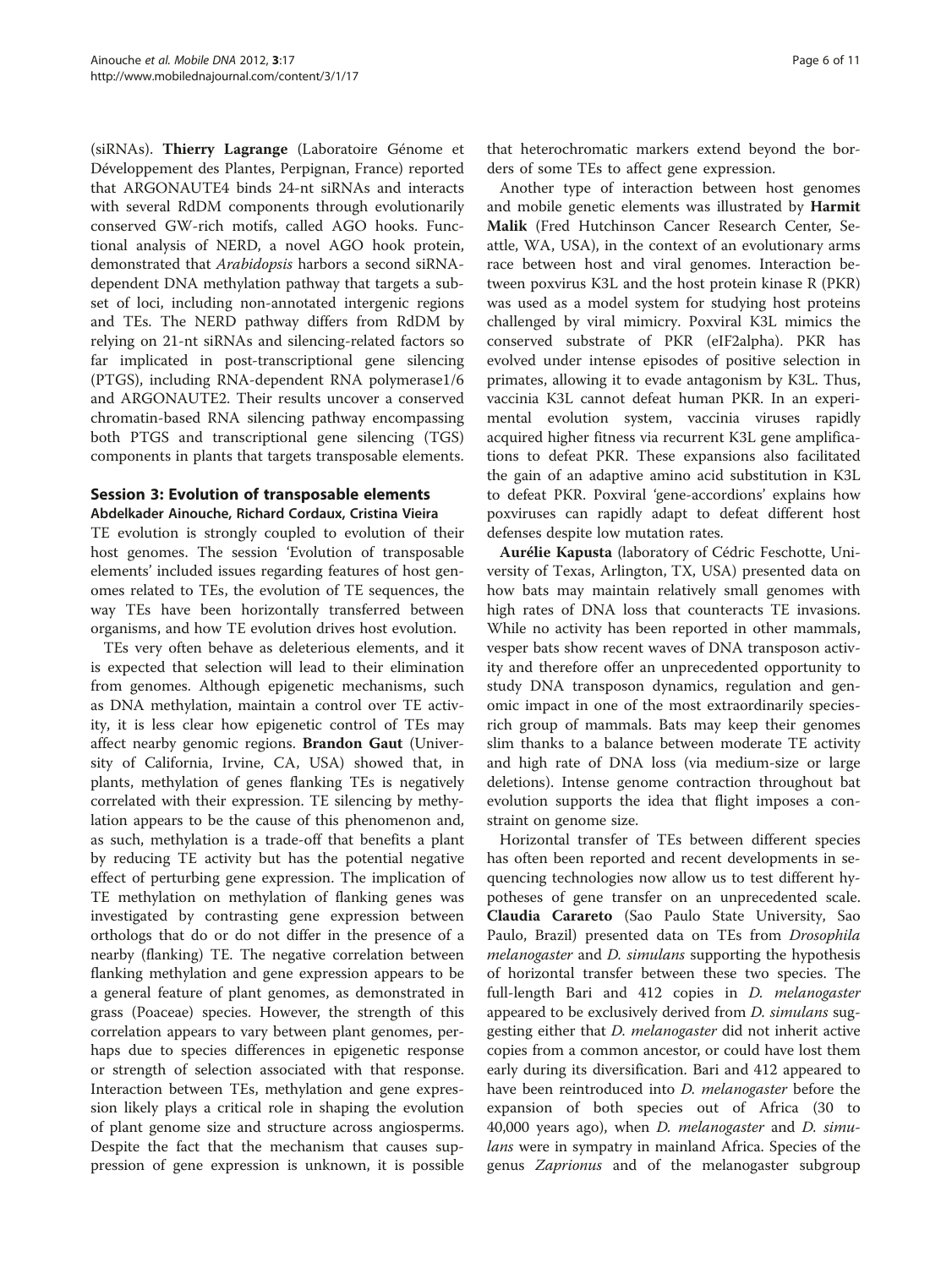share the same age of origin and diversification in tropical Africa. The use of phylogenetic networks can resolve relationships among low diversity sequences, and can be used to infer the origin of multiple copies from a unique sequence, revealing relationships between ancestral and derived sequences.

The way TEs are horizontally transmitted between species is still a matter of discussion. Genome comparisons involving different interacting partners could give us indications on the way TEs are transferred. Jean-Michel Drezen (CNRS, University of Tours, Tours, France) discussed an illustration of this type of system. Functionally, bracovirus particles are gene transfer agents produced in the ovaries of parasitoid wasps. They are injected into the parasitized butterfly host and they ensure the production of virulence proteins by the host, altering its immune defenses. The DNA molecules packaged in the particles are produced from a proviral form integrated in the wasp genome, which constitutes a large target ( $\approx$ 1 megabase) for TE insertions. Remnants of retroelements and large DNA transposons (that is, a Maverick and several copies of a putative new element) were identified in the Cotesia congregata bracovirus (CcBV) genome. DNA circles packaged in the particles were recently shown to integrate into lepidopteran host DNA and analysis of a wasp genome revealed that reintegration of circles back into wasp DNA can also occur. Thus, bracovirus circles can navigate between genomes of different insect orders and are potential vehicles for genetic exchanges between genomes including TE transmission. Since several lepidopteran genomes have recently become available, it is now possible to evaluate the extent of bracovirus contribution to TE horizontal transfers between Hymenoptera and Lepidoptera.

The evolution of TEs can be very different depending on the host genomes. As reported by Richard Cordaux (CNRS, University of Poitiers, Poitiers, France), bacterial genomes usually experience high sequence turnover and short TE retention times, obscuring ancient TE evolutionary patterns. The genomes of six Wolbachia bacterial endosymbionts revealed the presence of numerous IS copies. IS account for >14% of Wolbachia wVulC genome, one of the highest IS genomic coverages reported in prokaryotes to date. Several processes may explain TE abundance in Wolbachia, including recent activity, along with recurrent invasions through horizontal transfers and gene conversion. Remarkably, 60 to 100% of IS within each *Wolbachia* genome are non-functional that is, have undergone or are undergoing decay. This can be explained by the particular lifestyle of *Wolbachia* endosymbionts, which exhibit reduced effective population sizes, relative to free-living bacteria, leading to relaxed efficiency of selection and enhanced genetic drift. The outcome for IS is fast fixation followed by slow removal via small deletions. This contrasts with free-living bacteria in which efficient negative selection leads to fast removal of IS. Non-functional IS constitute an unusual bacterial IS genomic fossil record providing direct empirical evidence for a long-term IS evolutionary dynamics following successive periods of intense transposition activity. Identification of an important IS genomic fossil record in Wolbachia demonstrates that IS are not always of recent origin, contrary to the conventional view of TE evolution in prokaryote genomes.

TE evolution and decay has also been documented in other genomes such as those of Drosophila. Pierre Capy (CNRS, Laboratoire Evolution, Génomes et Spéciation, Gif-sur-Yvette, France) presented an analysis of class II elements (DNA) indicating that most of the internal deletions that were identified in these TEs occurred between short regions (from 2 to 11 bp) exhibiting microhomologies. One hypothesis is that these internal deletions are due to errors in DNA double-strand break repair after excision of the TEs. It is tempting to propose that this system may be at the origin of miniature inverted-repeat transposable element (MITE) elements.

Analysis of other elements from Drosophila, the class I (RNA) HeT-A telomeric retrotransposons was reported by Elena Casacuberta (Institut de Biologia Evolutiva, Barcelona, Spain). Her results showed a 28-nucleotide sequence in the  $3'$  UTR region to be the most conserved sequence of the element within and among closely related species. This short sequence has been named HeT-A\_pi1 since pairs of sense and antisense piRNA sequences have been detected in piRNA libraries of D. melanogaster. The high degree of conservation found in the piRNA target HeT-A\_pi1 sequence suggests an important function of this sequence in the co-evolution of this TE and the Drosophila genome.

Small RNAs may play important functions in gene regulation in many other organisms. This was illustrated by Eric Meyer (CNRS, INSERM, Institut de Biologie de l'Ecole Normale Supérieure, Paris, France) for Paramecium tetraurelia mating type determination, one of the oldest known cases of 'transgenerational epigenetic inheritance'. Mating type O is determined during development of the somatic macronucleus by the excision of the promoter of the mtA gene, which encodes a mating type E-specific transmembrane protein. Maternal inheritance of mating types is mediated by the scan RNA (scnRNA) pathway, a piRNA-like class of small RNAs required to eliminate TEs during macronuclear development. These RNAs target any sequence absent from the maternal macronucleus (through a process known as 'genome scanning') and assure their elimination. In the sibling species Paramecium septaurelia, mtA is also an Especific protein and maternal inheritance of mating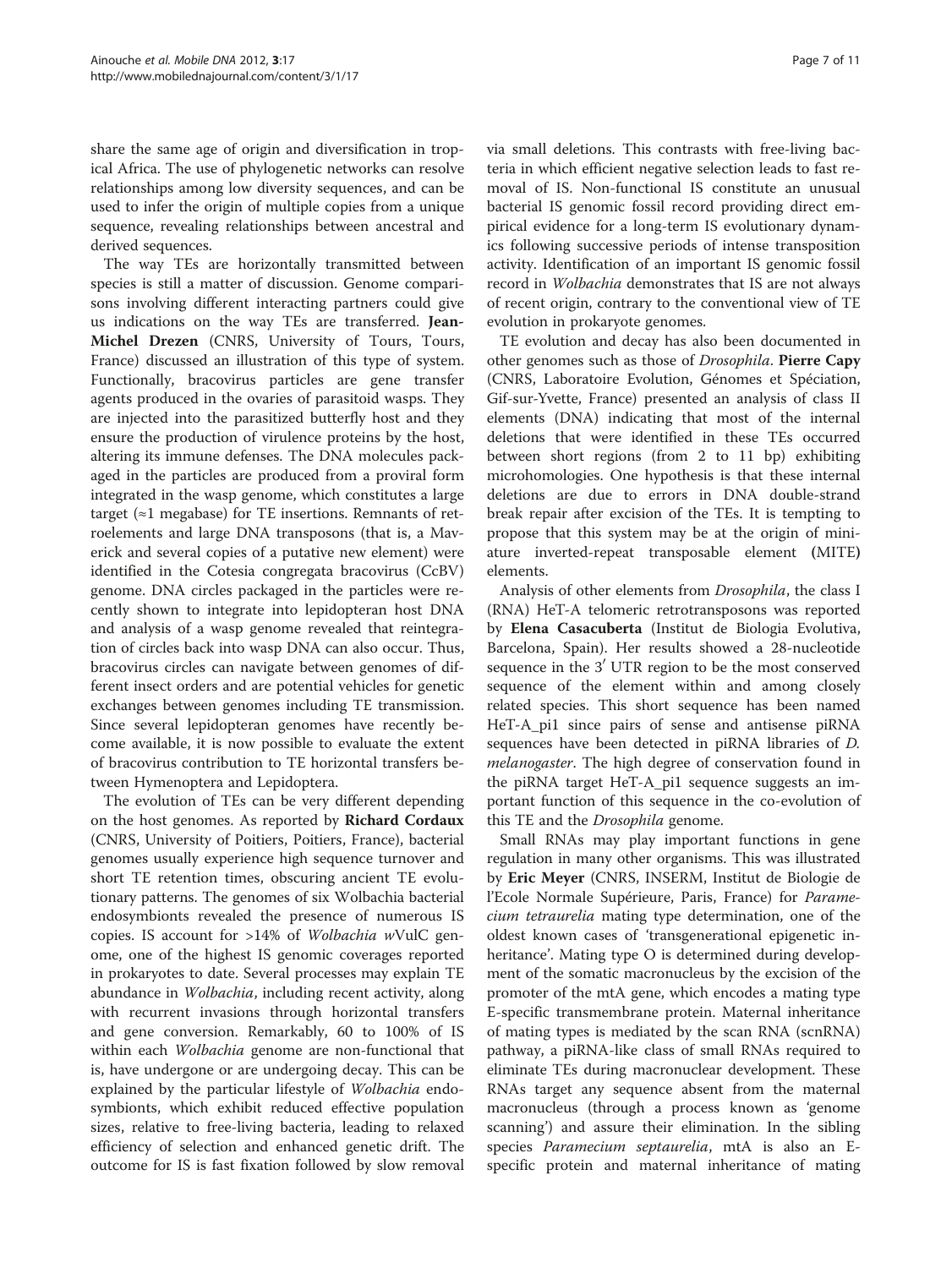types is also due to a maternally inherited alternative rearrangement of the genome. However, the O type is determined by a deletion of part of mtB, encoding a transcription factor required for mtA expression, rather than by deletion of the mtA promoter. These examples illustrate the flexibility with which the scnRNA pathway is naturally used to maintain an essential phenotypic polymorphism in populations of genetically identical cells.

Long-term TE evolution can readily be reconstructed in mammals thanks to many degraded copies constituting genomic fossil records of past TE proliferations. Astrid Engel (Tulane University, New Orleans, LA, USA) reported the reconstruction of the consensus sequence of two ancient extinct L1 subfamilies from primate genomes (40 and 25 million years old) and demonstrated that they were both retrotranspositionally active and can support the retrotransposition of old and young Alu subfamilies at different levels of efficiency. The use of different cell lines showed that cellular factors significantly affect L1 retrotransposition efficiency of the older L1 element and that these factors have likely had a significant effect on L1 element evolution.

Also in primates, Mojca Tajnik (laboratory of Jernej Ule, University of Ljubljana, Ljubljana, Slovenia) reported that Alu exonization contributes to transcriptome diversity via alternative splicing. By using quantitative UV-crosslinking and immunoprecipitation (iCLIP) and RNA seq methods, the heterogenous nuclear ribonucleoprotein C1/C2 (hnRNP C) was identified as a silencer of antisense Alu element exonization. The mechanism of silencing was studied through competition of hnRNP C and the core splicing factor U2AF65 for binding on polypyrimidine tracts, using reporter minigene assays with introduced single-nucleotide substitutions and diseaserelated mutations in polypyrimidine tracts. This study revealed a new mechanism for maintaining transcriptome integrity via repression of the cryptic Alu exons.

## Session 4: Mechanisms of transposition

## Mireille Bétermier, Mick Chandler, Gaël Cristofari

The session on transposition mechanisms included talks, which addressed cellular control of transposon integration, transposase oligomerization and the control of transposition, mechanisms of reverse transcription and retrotransposition and transposase domestication and genome dynamics.

Vincent Parissi (CNRS, University of Bordeaux, Bordeaux, France) presented studies on the integration of human immunodeficiency virus (HIV) and prototype foamy virus (PFV) retroviruses. He described the effect of nucleosome positioning in vitro on concerted (double end) integration using purified components. HIV integration into stable nucleosomal regions was reduced, but this inhibition was partially alleviated by the ATP-

dependent chromatin-remodeling complex SWI/SNF known to interact with the retroviral integrase IN. This is consistent with high throughput sequencing studies indicating that HIV integration is enriched in nucleosome-poor regions. On the other hand, integration of PFV was shown to be significantly less sensitive than HIV to the presence of stable nucleosomes. This pattern is consistent with the DNA bending (observed in structural studies) required for PFV integration but not for that of HIV.

Control of integration was also addressed by Bernard Hallet (University of Louvain, Louvain la Neuve, Belgium), for the bacterial Tn4430 transposon, a member of the Tn3 family whose transposase, like retroviral IN, belongs to the DDE superfamily. Tn4430 transposes using a replicative cointegration mechanism and its insertion appears tightly coupled to target DNA replication. Slowing down the target replication fork results in preferential upstream insertions. Moreover, Tn4430 transposase binds with high affinity to artificial DNA forks in vitro and uses these as a specific target for joining the transposon ends. The data suggest a 'replication fork hijacking' mechanism whereby Tn4430 would recruit the cellular replication machinery by jumping into replication intermediates.

The theme was also taken up by Bao Ton-Hoang (CNRS, Laboratoire de Microbiologie et Génétique Moléculaires, Toulouse, France), who showed that the single strand DNA insertion sequence, IS608, which uses tyrosine rather than DDE chemistry for transposition, is excised from and inserts preferentially into the lagging strand template of both plasmid and chromosomal replication forks. Its transposase, TnpA, also localizes to blocked replication forks in vivo and preferentially binds branched DNA structures in vitro, such as forks, Dloops and Holliday junctions, suggesting a mechanism for assuring transposition activity at the fork.

Two presentations addressed the role of transposase oligomerization in regulating transposition. Ronald Chalmers (University of Nottingham, Nottingham, UK) described a model explaining overproduction inhibition (OPI), a phenomenon observed for several eukaryotic transposons where high levels of transposase result in a reduction in transposition activity. Using the human mariner TE, *Hsmar1*, he provided strong biochemical support for a model in which the key controlling element is a transposase dimer, which first binds a single transposon end via one of the component monomers before using the second to bind the other end to form an active transpososome. OPI is proposed to arise from occupation of each end of the transposon by a transposase dimer, preventing formation of the transpososome. The model was rigorously tested using computer simulations. It can be used to explain the strong tendency for TEs to undergo decay in eukaryotes.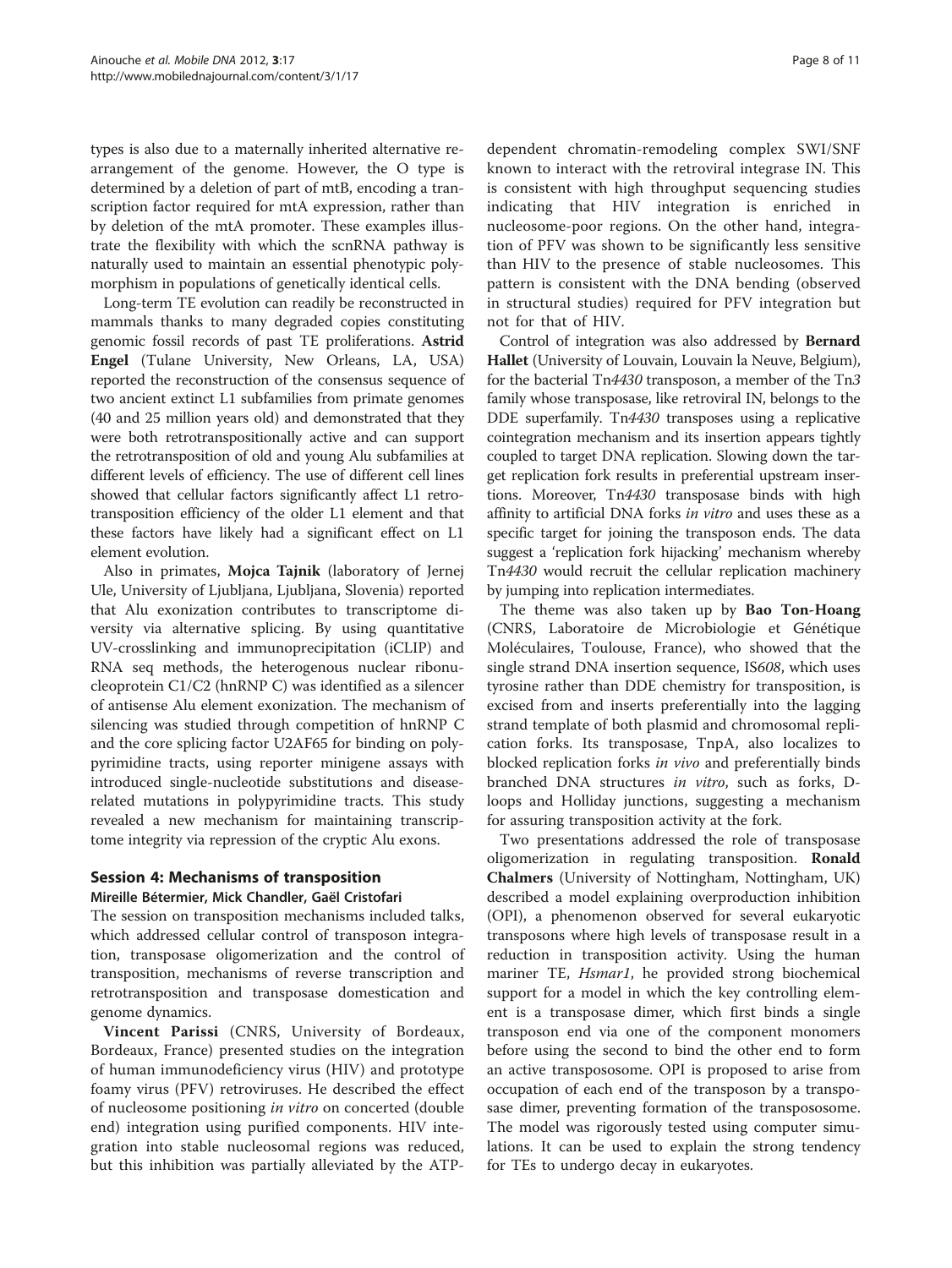Fred Dyda (National Institutes of Health, Bethesda, MD, USA) presented a set of crystallographic structures of the transposase of another eukaryotic TE, Hermes belonging to the hAT family. He identified an octomeric unit in which four dimers are intertwined via their Cterminal domains. This was found to have limited activity in vitro. However, the structure predicts that removal of an α-helix should destroy the interface holding the octomer together and result in the formation of transposase dimers. It was observed that such deletions render the transposase hyperactive in vitro. Although the exact details remain to be elucidated, it seems probable that the 'closed' octomeric form may represent a downregulated transposase species.

A third theme of this session was the mechanism(s) involved in reverse transcription and retrotransposition. Thomas Eickbush (University of Rochester, Rochester, NY, USA) presented the results of studies of R2 non-LTR retrotransposons. These elements integrate in a sequence-specific way into 28S RNA genes by target-primed reverse transcription (TPRT). R2 RNA, the transposition intermediate, is processed from a 28S/R2 cotranscript by a self-cleaving ribozyme located at the 5' R2 RNA end. Eickbush has now shown that this activity is present in all R2 elements from Drosophila to hydra. The position of cleavage varies from organism to organism and determines insertion site selectivity. When cleavage occurs within the 28S RNA moiety, subsequent insertion into a 28S DNA target is precise - presumably due to base pairing between the 28S gene and the remaining 28S RNA sequence attached to the R2 transcript. For those organisms in which cleavage occurs at the exact R2-28S RNA junction, insertion shows addition of non-templated nucleotides. Eickbush also localized by mutagenesis the RNA binding domain of the R2 protein in a region upstream of the reverse transcriptase domain conserved in other non-LTR retrotransposons and in telomerase.

In contrast to R2, mammalian LINEs, such as L1, do not integrate in a specific locus. Most L1 insertions occur in the highly frequent A/TTTT motif. However, individual sites are often degenerate and contain much longer stretches of AT-rich sequences. The L1 machinery is a ribonucleoprotein particle (RNP), which contains an additional RNA-binding protein, ORF1p, encoded by the L1 element. Clement Monot (laboratory of Gaël Cristofari, Inserm, CNRS, University of Nice-Sophia-Antipolis, Nice, France) has developed a direct reverse transcriptase assay with native L1 RNP for studying the initiation of reverse transcription. Using this system, he defined the preferential rules of L1 reverse transcription initiation. He showed that efficient priming can be achieved with as little as four matching nucleotides at the primer 3' end, but also that the L1 RNP can tolerate terminal mismatches if compensated by an increased number of upstream matching nucleotides. Based on these data, he proposed that the terminal bases of the primer act as a specific snap and the upstream ones as a weaker 'velcro strap' allowing efficient and flexible retrotransposition into imperfect AT-rich regions as observed in mammalian genomes.

Alan Schulman (Institute of Biotechnology, Helsinki, Finland) described in vivo studies with the BARE LTRretrotransposons. These elements produce several RNA populations: one that is capped, polyadenylated, and translated but cannot be reverse transcribed; another that is not capped or polyadenylated, but packaged into virus-like particles (VLPs) and reverse transcribed; and a third which is capped, polyadenylated and spliced to produce high amounts of Gag, the capsid protein that forms the VLPs. The relative amount of the spliced and unspliced forms varies from tissue to tissue. These data highlight a unique situation among the retroelements where distinct RNA pools are committed to translation (with or without splicing) or reverse transcription depending on post-transcriptional processing.

The final theme of the session centered around transposase domestication and genome dynamics. Bao Ton-Hoang (Laboratoire de Microbiologie et Génétique Moléculaires, CNRS, Toulouse, France) presented evidence that an IS608-related tyrosine transposase has evolved to manage repeated extragenic palindromes (REP) sequences which are present in many bacteria in very high copy number and are involved in genome structure and gene expression. In Escherichia coli, only a single copy of the gene,  $tmpA_{RED}$  is present. It is located in an identical position in all strains. Phylogenetic evidence suggested that the gene arrived early in the radiation of E.coli and was later lost in some of the present clades. Purified  $TnpA_{REP}$  protein exhibited catalytic activity. It is capable of sequence-specific cleavage and strand transfer of REP sequences. This would provide one of the first examples of transposase domestication in a prokaryote.

Perhaps one of the most important examples of transposase domestication is that of the RAG proteins involved in generating V(D)J diversity. The RAG ancestor is thought to resemble the transposase of *Transib*. Nancy Craig (Johns Hopkins University School of Medicine, Baltimore, MD, USA) presented a functional analysis of the Transib transposase and demonstrated that, like  $V(D)$ J recombination, *Transib* transposition passes through an intermediate involving formation of a DNA hairpin on the flanking DNA.

The V(D)J system was addressed by Martin Gellert (National Institutes of Health, Bethesda, MD, USA), who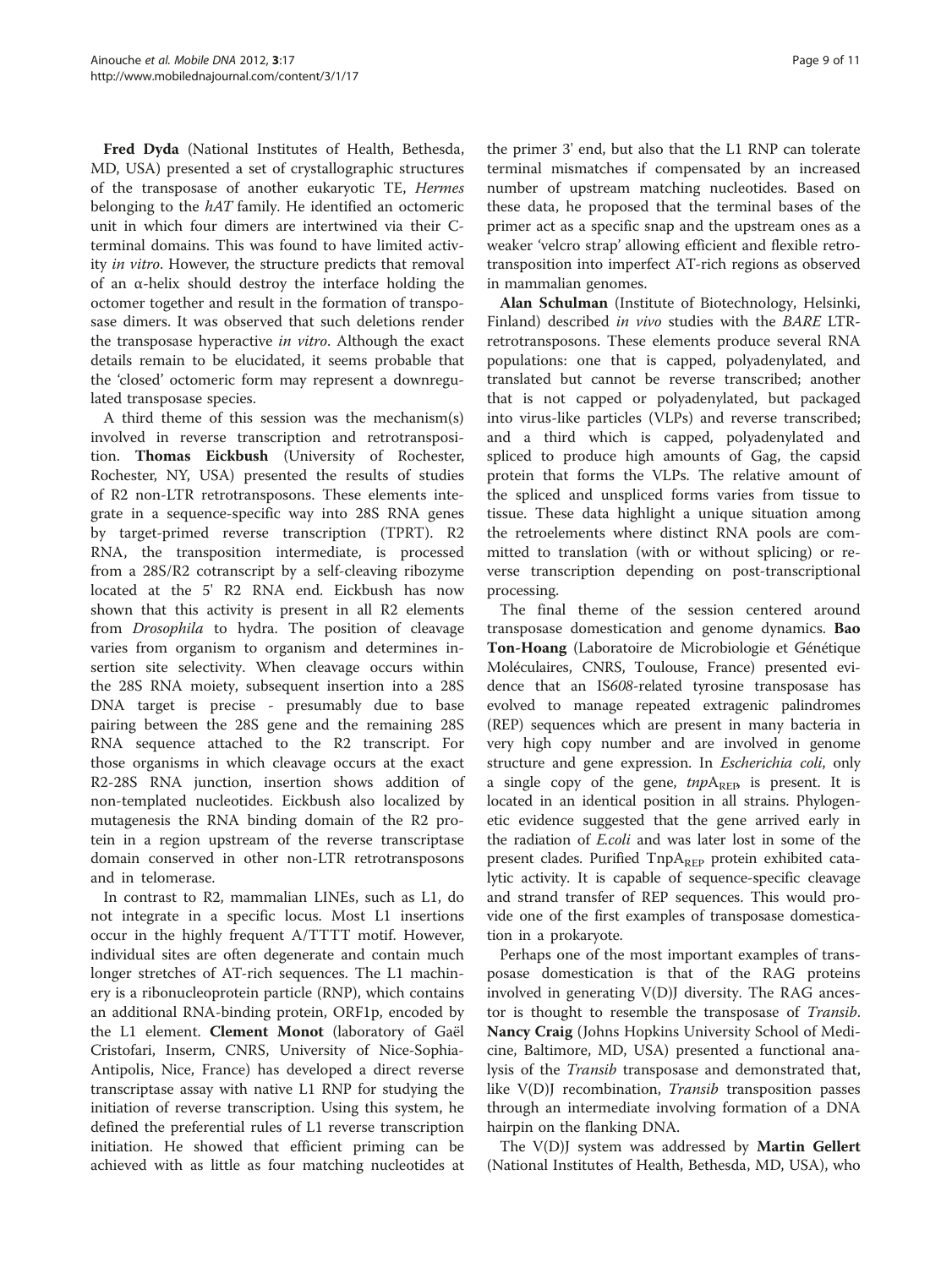presented data confirming that the 'signal end' complex within which the recombination reactions occur includes RAG1, RAG2, HMGB1 in a 2:2:1 stoichiometry. He also provided structural information from electron microscopy EM studies. This indicated a parallel anchor-shaped RAG1/2 complex with approximately 2 fold symmetry in which RAG2 is located at the head of anchor, RAG1 N-terminus at the 'shank' end, along with DNA chains beyond nonamers. Functional experiments showed that there is autoinhibition by interaction of RAG1 and RAG2 C-termini and that autoinhibition can be alleviated by binding a histone H3 tail peptide containing trimethylated lysine 4 (H3K4me3) and known to bind the PHD domain of RAG2 and to target it to recombinationally active loci. This is possibly the first known case where chromatin tethering activates an enzyme.

Ciliates have recently provided a novel illustration of the role played by domesticated transposases in developmentally programmed genome rearrangements. Alexander Vogt (laboratory of Kazufumi Mochizuki, Institute of Molecular Biotechnology (IMBA), Vienna, Austria), described Tpb2p, a domesticated *piggyBac*-like transposase essential for the excision of internal eliminated sequences (IESs), an obligatory genome rearrangement in the Tetrahymena life cycle. The enzyme introduces a 4-bp staggered cleavage at an IES boundary in vitro. Mutagenesis of the boundary sequence revealed a crucial role for positions 2 and 3 after the cut (in vitro and in vivo). In addition, IES-specific heterochromatin seems to control cleavage site accuracy through a possible interaction between Tpb2p and H3K9me3. Thus both boundary sequences and heterochromatin interactions are probably involved in specifying precise IES excision.

Mireille Bétermier (CNRS, Centre de Génétique Moléculaire, Gif-sur-Yvette, France) presented the analysis of a genome-wide set of IESs identified in Paramecium by high-throughput sequencing of DNA extracted from cells depleted in PiggyMac, the Tpb2p homolog responsible for IES excision in this ciliate. A vast majority of Paramecium IESs (93%) are shorter than 150 bp. Among the longest IESs, recognizable fragments of Tc1-like transposons were identified, indicating that PiggyMac excises DNA sequences unrelated to piggyBac. Again, this raises the question of how the domesticated transposase is targeted to its cleavage sites. The size distribution of Paramecium IESs exhibits a 10.2-bp periodicity that coincides with the helical phase of DNA. This may reflect DNA bending constraints on assembly of the IES excision complex. Evidence was presented for a requirement for Ku70/ Ku80 before DNA cleavage, which would possibly favor the precise repair of IES excision sites by the NHEJ pathway.

#### Next international meeting in 2014

The tradition of a large international meeting on Transposable Elements will continue in 2014, in the USA. The venue and dates will be announced soon.

#### **Abbreviations**

Bp: base pair; ChIP-seq: chromatin immunoprecipitation followed by massive DNA sequencing; ERV: endogenous retroviruses; ES cell: embryonic stem cell; iCLIP: UV-crosslinking and immunoprecipitation; IES: internal eliminated sequence; IS: insertion sequence; LEAP: L1 element amplification protocol; L1: LINE-1; LTR: long terminal repeat; ORF: open reading frame; MITE: miniature inverted-repeat transposable element; NAHR: non-allelic homologous recombination; NER: nucleotide excision repair; NGS: nextgeneration sequencing; OPI: overproduction inhibition; piRNA: Piwiinteracting RNAs; PTGS: post-transcriptional gene silencing; RdDM: RNAdirected DNA methylation; REP: repeated extragenic palindromes; RIP: retrotransposon insertion polymorphism; RNP: ribonucleoprotein; RNAi: RNA interference; RNA seq: RNA sequencing; RT: reverse transcriptase; scnRNA: scan RNA; SHAPE: selective 2′-hydroxyl acylation analyzed by primer extension; siRNA: small interfering RNA; TAP: tandem affinity purification; TPRT: target-primed reverse transcription; TE: transposable element TGS, transcriptional gene silencing; TSS: transcription start site; UTR: untranslated region; VLP: virus-like particle.

#### Competing interests

The authors declare that they have no competing interests.

#### Authors' contributions

J-MD wrote Introduction and keynote lecture. OP, HQ and ClV wrote Session 1: Impact on genomes, PL and ChV wrote Session 2: Control of transposition, AA, RC and CrV wrote Session 3: Evolution of transposable elements, MB, MC and GC wrote Session 4: Mechanisms of transposition. All authors read and approved the final manuscript.

#### Funding

Work in the laboratory of M. Bétermier is supported by intramural funding from Centre National de la Recherche Scientifique (CNRS) and by the Agence National de la Recherche (ANR) (grants ANR BLAN08-3-310945 'ParaDice' and ANR 2010-BLAN-1603 'GENOMAC'). Work in the laboratory of M. Chandler is supported by intramural Centre National de la Recherche Scientifique (CNRS) funding and by ANR grant MOBIGEN. Work in the laboratory of G. Cristofari is supported by grants from the Institut National de la Santé et de la Recherche Médicale (INSERM) and the Institut National du Cancer (INCa, Avenir 2008 Grant), and the European Research Council (ERC number 243312, Retrogenomics). Work in the laboratory of P. Lesage is supported by intramural CNRS and INSERM funding. Work in the laboratory of C. Vieira is supported by the ANR Genemobile and the Institut Universitaire de France. Work in the laboratory of C. Vaury is supported by grants from INSERM, CNRS, the Université d'Auvergne and Région Auvergne.

#### Author details

<sup>1</sup>UMR-CNRS 6553 Ecobio, Université de Rennes-1, Campus de Beaulieu Bât 14A, Rennes F-35042, France. <sup>2</sup>CNRS, Centre de Génétique Moléculaire, UPR3404, 1 avenue de la Terrasse, Gif-sur-Yvette F-91190, France. <sup>3</sup>Département de Biologie, Université Paris-Sud, CNRS UMR 8621, 15 rue Georges Clémenceau, Orsay F-91405, France. <sup>4</sup>Laboratoire de Microbiologie et Génétique Moléculaires, Centre National de Recherche Scientifique, Unité Mixte de Recherche 5100, 118 Rte de Narbonne, Toulouse F-31062, France. 5 Université de Poitiers, CNRS UMR 7267 Ecologie et Biologie des Interactions, Equipe Ecologie Evolution Symbiose, 40 avenue du Recteur Pineau, Poitiers F-86022, France. <sup>6</sup>Institute for Research on Cancer and Aging in Nice (IRCAN), CNRS UMR 7284, INSERM U1081, University of Nice-Sophia Antipolis, Faculty of Medicine, 28 avenue de Valombrose, Nice F-06107, France. <sup>7</sup>UMR CNRS 5096 Laboratoire Génome et Développement des Plantes, Université de Perpigan, CNRS LGDP 58 avenue Paul Alduy, Perpignan F-66860, France. 8 CNRS Université Paris Diderot UMR7212, INSERM U944, Laboratoire Pathologie et Virologie Moléculaire, Institut Universitaire d'Hématologie, Hôpital St Louis, 1 avenue Claude Vellefaux, Paris F-75010, France. <sup>9</sup>INRA, UR 1164, URGI, Unité de Recherche en Génomique-Info, Rte de Saint-Cyr, Versailles F-78026, France. 10UMR/CNRS 6293, Clermont Université, INSERM